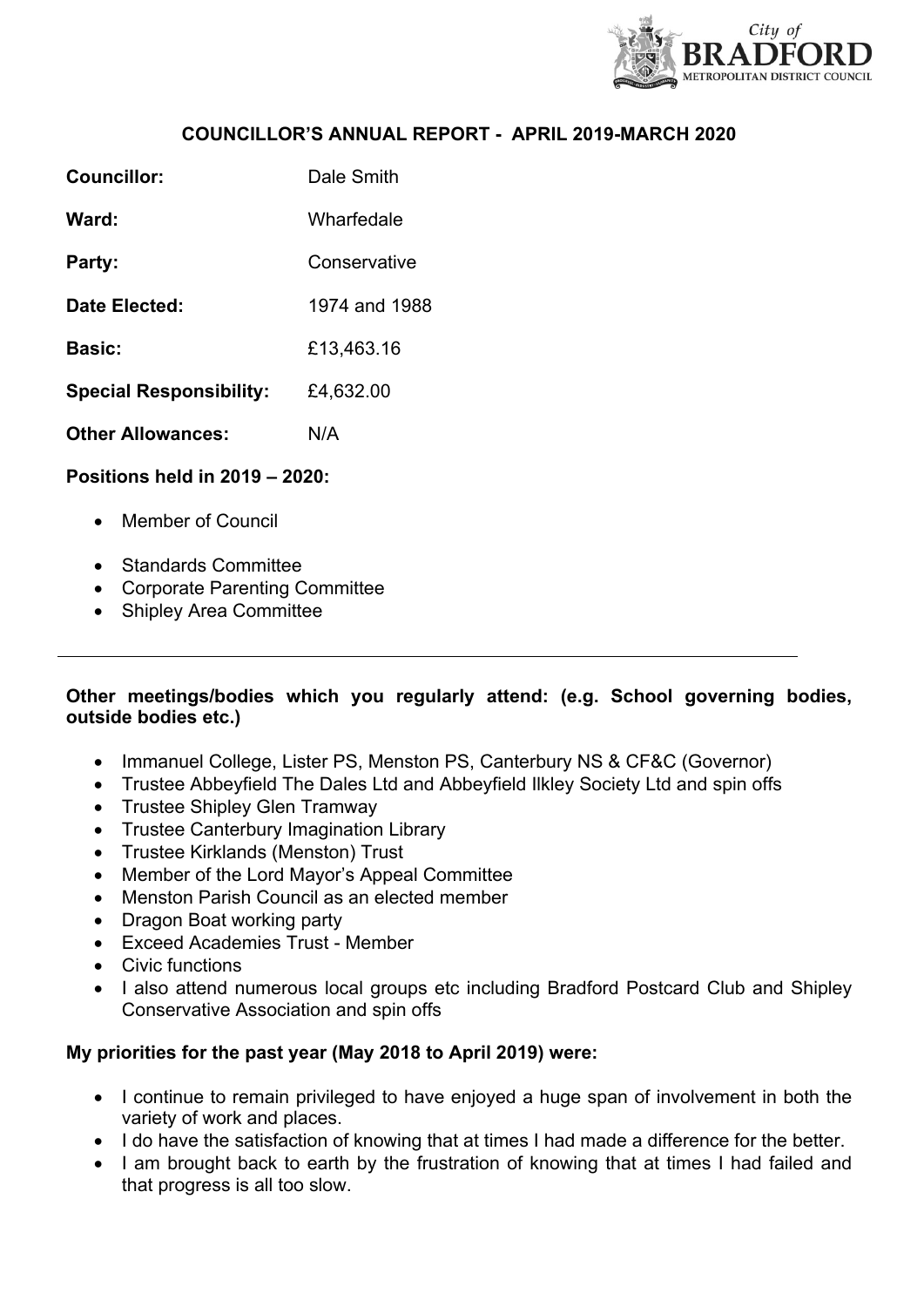# **My priorities for the coming year (May 2020 to April 2021) are: (Please list or describe your priorities or targets as a Councillor for the coming year)**

- Continue my endeavours to give service and make a positive difference to the lives of us all.
- Continue the support for Menston, Wharfedale and the District in its Covid19 battles.
- Bring to a successful conclusion the sustainability as an Asset of Community Value of the Malt Shovel, Menston.
- Maintain the sustainability of Kirklands, Menston
- Enhance the use of Menston Library

## **What I have achieved in the past year (May 2019 to May 2020) (Please list or describe some of your activities as a Councillor and what you see as your key achievements)**

- This has been a year of turmoil. May 2019 started in the usual fashion lots of meetings, joy and challenge!
- The new year then plummeted into turmoil as Covid19 pandemic struck. People became nastier, worried and hardship struck many.
- I tried to be a steadying influencer.

 $\bullet$ 

- My heart goes out to all those who have lost loved ones during this crisis and I wish to express my deepest condolences.
- $\bullet$  Being a local councillor for more years than I care to remember (46 but with an 8 year gap) I learnt long ago that you were (and should be) always open to scrutiny and in the public eye.
- For this reason I have isolated, not for frailty but because of age and so as to lead by example! In any case our children and grandchildren repeatedly re-enforce the message Stay at Home – Protect the NHS.
- As a hands-on man I find this excruciatingly frustrating so I have to find new ways to contribute to my community in their time of need. Margaret feels the strain even more than I do as she so misses her grandchildren and their hugs, her friends and bridge.
- I occupy myself by learning new IT skills and dashing off innumerable emails, both within Menston, Bradford District and further afield.
- I was closely involved in the setting up of *Coronavirus support in MENSTON* and issuing upwards of 500 emails regularly of village news. It is so important to maintain as far as is possible normality so protecting people's wellbeing.
- I bombard Philip Davies MP with emails about the Care System and Business. The Telegraph and Argus published my recent letter, which can be read [HERE.](https://shipleybusinessclub.us9.list-manage.com/track/click?u=8e13038c280eaa35840324340&id=6f81f60d82&e=4761784094)
	- As Captain Moore tells us better days will come! You may be sure that all my Conservative Councillors are no less involved in supporting your communities.